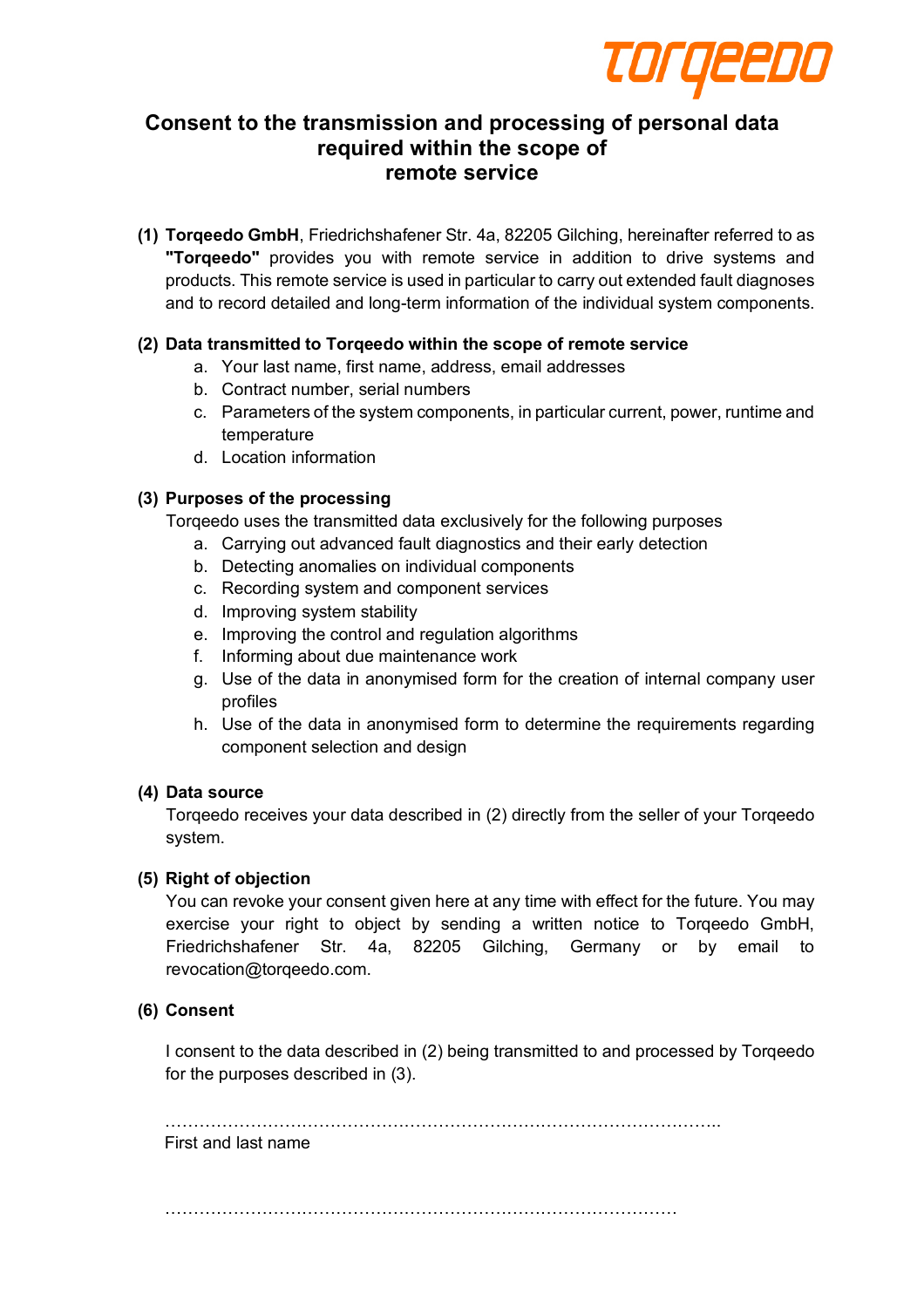

**Signature** 

## **(7) Data protection information according to Art. 13 GDPR**

The data protection information regarding the data collected and processed within the scope of the remote service can also be found on the internet at www.torqeedo.com.

# **Data protection information according to Art. 14 GDPR on Torqeedo remote service**

By means of this data protection information, we would like to inform you about the data collected within the scope of remote service and make you aware of your rights, which are guaranteed to you by the European Data Protection Regulation.

## **Responsible body**

Torqeedo GmbH Dr Alf-Joachim Harkort Dr Markus Müller Friedrichshafener Str. 4a 82205 Gilching Germany Phone: +49 (0) 8153 - 9215 - 100 Fax: +49 (0) 8153 - 9215 - 319 Email: info@torqeedo.com Website: www.torqeedo.com

## **Data protection officer contact details**

Mr Robert Schöttl Tel. +49 (0) 8131 3333 220 Fax +49 (0) 8131 3385 388 Email: datenschutz@torqeedo.com

## **Purposes of the processing**

Torqeedo uses the transmitted data exclusively for the following purposes

- a. Carrying out advanced fault diagnostics and their early detection
- b. Detecting anomalies on individual components
- c. Recording system and component services
- d. Improving system stability
- e. Improving the control and regulation algorithms
- f. Informing about due maintenance work

#### **Legal basis of the processing**

Processing only takes place if you have given your consent (Art. 6(1)(a) GDPR).

#### **Receiver**

The data collected as part of remote service will be processed exclusively by Torqeedo. A transfer to third parties does not take place.

### **Third-country transfers**

A transfer to third countries does not take place and is not planned.

#### **Duration of storage**

As long as you do not object to the collection/processing, the collected data will be stored for the duration of the remote service contract.